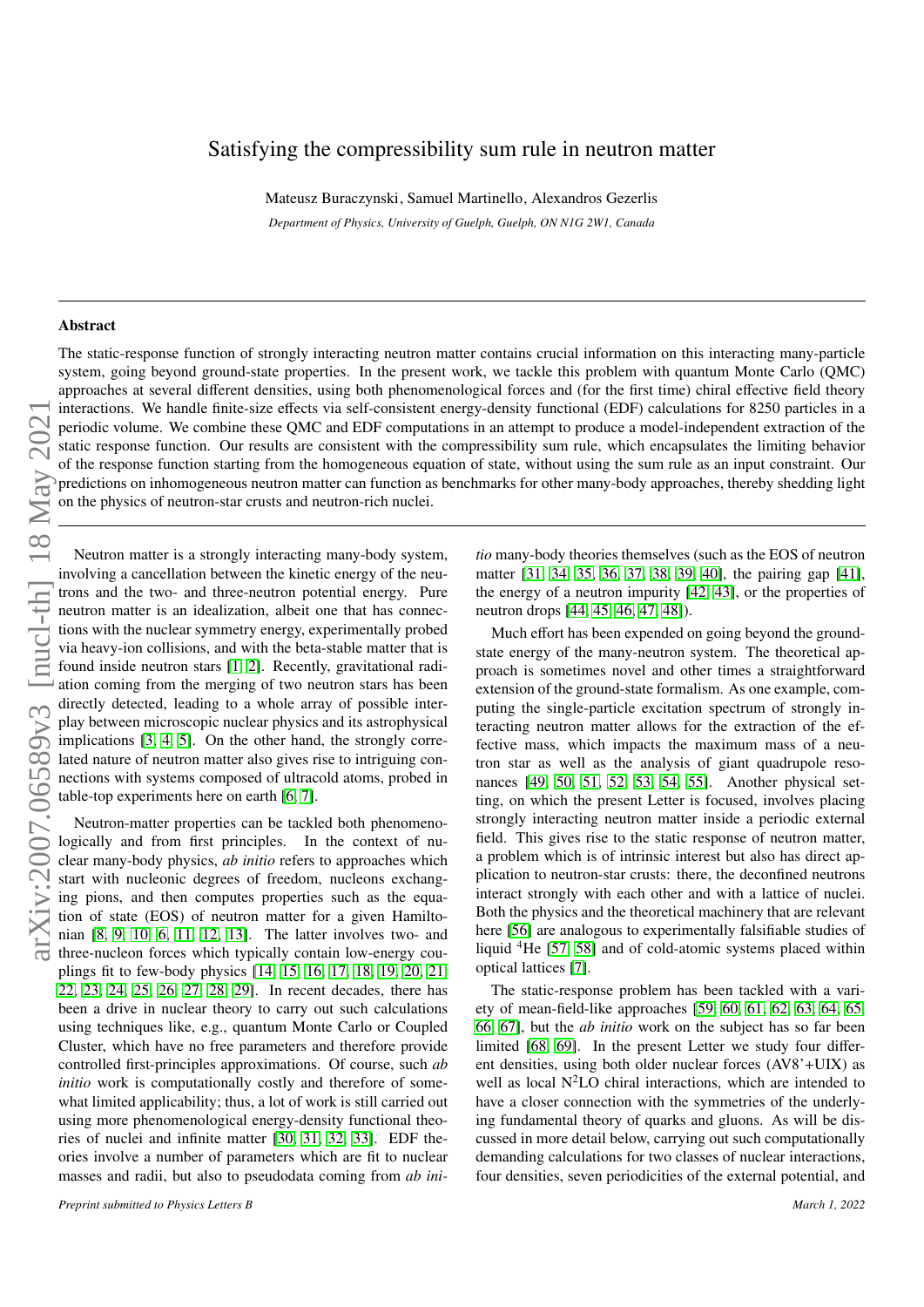five strength parameters, is already a very challenging task, going well beyond what's been reported on in the literature in the past. However, in an attempt to ensure that our QMC calculations can provide sensible extractions of the static response function for neutron matter, we also report on original calculations we have carried out using a variety of self-consistent Skyrme-Hartree-Fock/energy-density functional approaches to the same problem of periodically modulated neutrons placed in a periodic box. The upshot of combining our QMC and our EDF computations is that we were able to produce dependable values for the static-response function of neutron matter which satisfy the compressibility sum rule (CSR). This, the main result of our work, is shown in Fig. [3.](#page-3-0)

Let us now provide the briefest of summaries on linear response theory, in order to set up the notation and also explain why being able to satisfy the CSR should be considered a success. The linear density-density response function  $\chi$  describes the change, up to first order, in density of a system due to a static external field *v* [\[56,](#page-5-25) [70\]](#page-5-39):

$$
\delta n(\mathbf{r}) = \int \chi(\mathbf{r}' - \mathbf{r}) v(\mathbf{r}') d^3 r', \tag{1}
$$

where *n* is the number density. For a monochromatic potential  $2v_q \cos(q \cdot r)$  (where the strength is controlled by  $v_q$  and the periodicity by q) the change in energy per particle is given by

$$
\Delta E/N = \frac{\chi(q)}{n_0} v_q^2 + \sum_{i=2}^{\infty} C_{2i} v_q^{2i},
$$
 (2)

where  $n_0$  is the unmodulated density, the  $C_{2i}$  are related to higher-order response functions, and we are now dealing with the response function in wave-number space,  $\chi(q)$ . By combining the Kramers-Kronig relations with the fluctuationdissipation theorem, one arrives at a way of relating the staticresponse function with an integral over energy involving the dynamical structure factor  $S(q, \omega)$  [\[56,](#page-5-25) [70\]](#page-5-39). At zero temperature this is:

$$
\chi(q) = -\frac{n_0}{\pi \hbar} \int_0^\infty d\omega \frac{S(q,\omega)}{\omega} \tag{3}
$$

In the limit  $q \to 0$  this yields the compressibility sum rule:

$$
\frac{1}{\chi(0)} = \frac{1}{n_0} \left( \frac{\partial p}{\partial n_0} \right)_{T=0} = \frac{\partial^2 (n_0 E/N)}{\partial n_0^2} \bigg|_{T=0} \tag{4}
$$

where  $p$  is the pressure. This connects the linear response at  $q = 0$  to the equation of state of the homogeneous gas. In other words, the EOS provides a constraint on the response at  $q = 0$ .

While the theory of linear response, and the CSR, are completely general results, we now turn to our specific problem, characterized by the Hamiltonian:

$$
\hat{H} = \left\{-\frac{\hbar^2}{2m}\sum_i \nabla_i^2 + V_{\text{ext}}\right\} + \left\{\sum_{i < j} V_{ij} + \sum_{i < j < k} V_{ijk}\right\},\tag{5}
$$

which we have separated into one-body and more-body terms. The static response induced by "turning on" the one-body term



<span id="page-1-1"></span>Figure 1: AFDMC energy per particle of 66 particles versus strength of the onebody potential, for two choices of nuclear interactions. The particle density is  $0.04 \text{ fm}^{-3}$  and one period fits inside the box. Inset: the corresponding response<br>functions extracted assuming a Mathieu-based finite-size prescription. The functions, extracted assuming a Mathieu-based finite-size prescription. The isolated points at  $q = 0$  are the CSR constraints.

<span id="page-1-0"></span> $V_{ext} = \sum_i 2v_q \cos(\mathbf{q} \cdot \mathbf{r}_i)$  (via increasing  $v_q$  from zero) allows one to extract the Fourier component of the linear density-density response function  $\chi(q)$  via Eq. [\(2\)](#page-1-0). With a view to capturing the sensitivity of the static response on detailed features of the microscopic two- and three-nucleon forces, here we employ: (i) the high-quality phenomenological potential Argonne v8' [\[71\]](#page-5-40) together with the Urbana IX potential [\[72\]](#page-5-41), and (ii) local chiral forces at next-to-next-to-leading order  $(N^2LO)$ , namely the  $R_0$  = 1.0 fm two-nucleon interaction of Ref. [\[24\]](#page-4-23) and the  $R_{3N} = 1.0$  fm three-nucleon interaction of Ref. [\[28\]](#page-4-27).

For a given Hamiltonian, we carry out quantum Monte Carlo computations [\[73\]](#page-5-42). Specifically, we begin with a variational Monte Carlo calculation, which evaluates the expectation value of the Hamiltonian for a given trial state vector  $|\Psi_T\rangle$ . This is followed by an Auxiliary Field Diffusion Monte Carlo (AFDMC) calculation; AFDMC is a projector method that extracts the ground state from  $|\Psi_T\rangle$ , by propagating forward in imaginary time [\[72\]](#page-5-41), via a stochastic evolution over a set of configurations of the particle positions and spins [\[74\]](#page-5-43). The ground-state energy is an average over the evolved configurations:

$$
E_0 = \frac{1}{M} \sum_{i=1}^{M} \frac{\langle \mathbf{R}_i, \mathbf{S}_i | \hat{H} | \Psi_T \rangle}{\langle \mathbf{R}_i, \mathbf{S}_i | \Psi_T \rangle}
$$
(6)

<span id="page-1-2"></span>The calculations scale as the number of particles *N* cubed, limiting one to about 100 particles. As is commonly done, we employ 66 particles in a periodic box. Even at this early stage, it is worth emphasizing that the choice of 66 particles comes from outside the *ab initio* many-body framework [\[23,](#page-4-22) [24\]](#page-4-23), i.e., from the simplest possible theory, namely that of a non-interacting Fermi gas. (We return to this below.)

<span id="page-1-3"></span>To begin with, we focus on a density of  $0.04 \text{ fm}^{-3}$ : note that controls how many periods of the external potential fit inside *q* controls how many periods of the external potential fit inside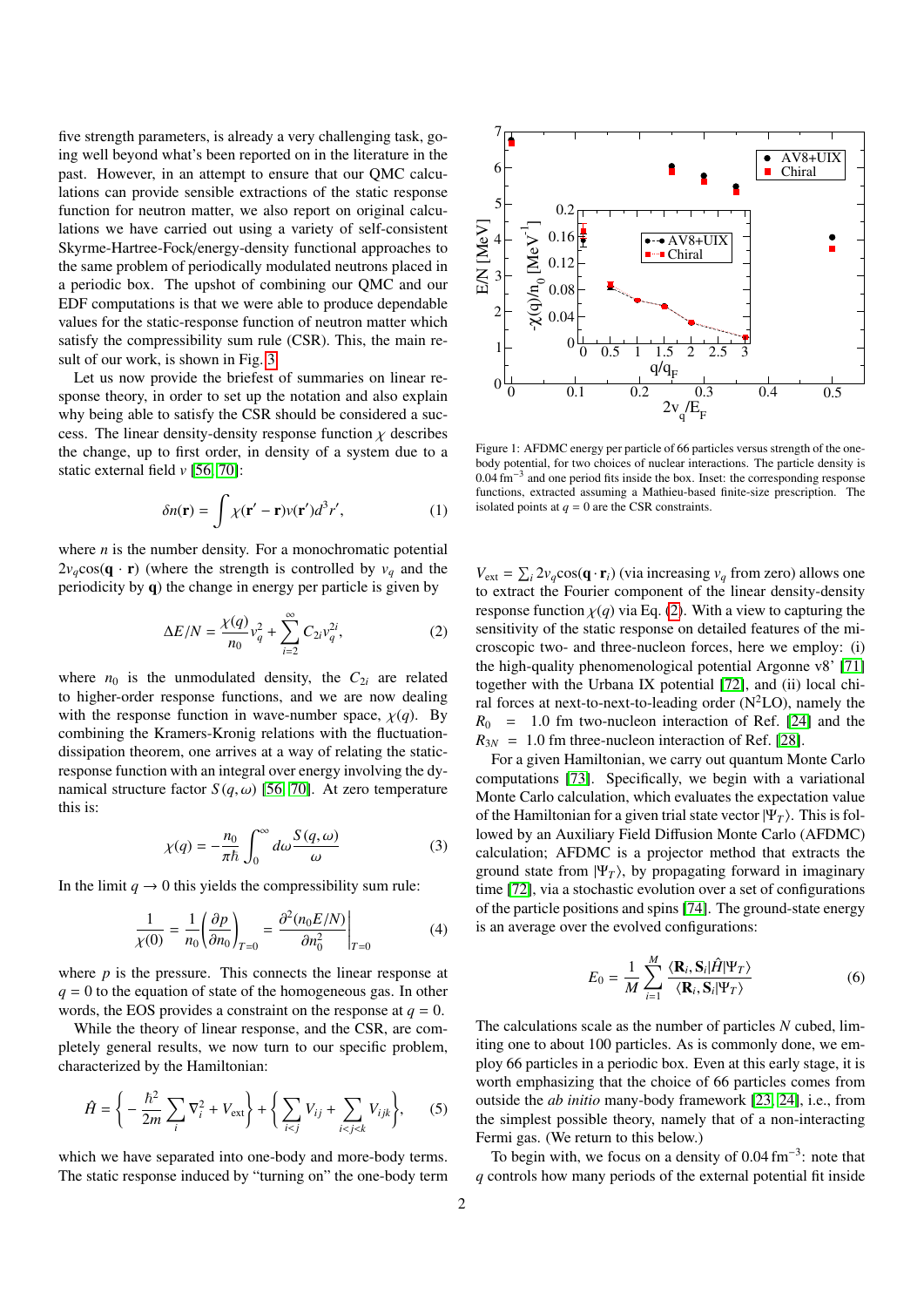the box of 66 neutrons, whereas  $v_q$  is the strength of that potential. In Fig. [1](#page-1-1) we show the case where a single period of the external cosine potential fits in the box for five  $v_q$  values for each choice of the nuclear force;  $v_q = 0$  corresponds to the unmodulated (homogeneous) case. Qualitatively, we find a greater curvature for the chiral interaction compared with AV8'+UIX, implying a larger response. This is borne out by the inset of Fig. [1](#page-1-1) which, still at a density of 0.04 fm<sup>-3</sup>, shows an extraction of the response function  $\nu(a)$  yia Eq. (2) truncated to the first of the response function  $\chi(q)$  via Eq. [\(2\)](#page-1-0) truncated to the first two terms.

The inset also contains isolated points at  $q = 0$ , which were obtained using the compressibility sum rule from Eq. [\(4\)](#page-1-2). Not only are the response functions somewhat ragged, but the trend exhibited by the finite-*q* responses appears to be inconsistent with the CSR: it is hard to believe that the value of the response function doubles from  $q/q_F \approx 0.5$  to  $q = 0$ . In order to make progress, we now note that the results in the inset to Fig. [1](#page-1-1) are not given for 66 particles. As is customary in QMC studies, a finite-size prescription has been employed to go to the thermodynamic limit (TL), i.e., to go from 66 to infinitely many particles at constant density:

$$
\Delta \bar{E}(TL) = \Delta \bar{E}(66) - \Delta \bar{E}_{NI}(66) + \Delta \bar{E}_{NI}(TL)
$$
 (7)

where the bar notation means energy per particle.  $E_{NI}$  is the energy of non-interacting fermions with the same external potential. Basically, this amounts to using only the terms in the first bracket in the Hamiltonian of Eq. [\(5\)](#page-1-3), i.e., the kinetic energy together with the external cosine potential. This is a standard problem giving rise to Mathieu functions and characteristic values.

To reiterate, all QMC studies of infinite matter proceed with a finite number of particles placed in a periodic volume. In most studies over the last decade, 66 particles are used, because that is a shell closure for the Fermi-gas problem of particles that are both free and non-interacting (i.e., have no interactions with external fields or with each other, respectively). The next step from there is to introduce (either a more elaborate treatment of the boundary conditions, or) a finite-size prescription that is aware of the external field while still neglecting interactions between the particles; this is the Mathieu-based prescription of Eq. [\(7\)](#page-2-0). Motivated by the mismatch between the CSR and the QMC extraction of  $\chi(q)$  shown in Fig. [1,](#page-1-1) we decided to take a further step, trying to account for the impact of the interparticle interactions on the finite-size effects. To do this, we need a nuclear theory that can handle both finite systems and infinite matter, but that is also easier to handle computationally. In other words, the idea is to use a non-QMC theory as guidance on the finite-size effects *only*; as was stressed earlier, this is a step that is already carried out in other QMC studies, though typically without being spelled out. orbitted by the first- $\alpha$  responses a present to be inconsistent with the case of the state interaction of the form  $\alpha$  is the form of the form  $\alpha$  is the form  $\alpha$  of  $\alpha$  case of the form  $\alpha$  case of the formalism f

Given the widespread adoption and applicability of energydensity functionals, we opted to use a Skyrme EDF to carry out our finite-size-oriented studies. Specifically, without loss of generality, we are free to take a coordinate system such that q points along the *z* direction, leading to an external potential



<span id="page-2-1"></span>Figure 2: Linear static-response functions at a density of  $0.04 \text{ fm}^{-3}$ . The circles and squares correspond to non-interacting gas and SI v4 responses, respectively and squares correspond to non-interacting gas and SLy4 responses, respectively. The solid and dotted lines are TL responses of the non-interacting gas [\[76\]](#page-5-44) and SLy4, respectively. Solid symbols correspond to 66 particles and hollow symbols are for 8250 particles. Inset: the 8250-particle response for several Skyrme parametrizations.

<span id="page-2-0"></span>lead to the following equation:

$$
\frac{\frac{d^2}{dx^2}\phi_{i,x}(x)}{\phi_{i,x}(x)} + \frac{\frac{d^2}{dy^2}\phi_{i,y}(y)}{\phi_{i,y}(y)} + \frac{\frac{d^2}{dz^2}\phi_{i,z}(z)}{\phi_{i,z}(z)} \n+ \left(\frac{\frac{d}{dz}\frac{\hbar^2}{2m^*(z)}}{\frac{\hbar^2}{2m^*(z)}}\right)\frac{\frac{d}{dz}\phi_{i,z}(z)}{\phi_{i,z}(z)} - \frac{U(z) + \nu(z) - e_i}{\frac{\hbar^2}{2m^*(z)}} = 0
$$
\n(8)

where  $\phi_i(\mathbf{r}) = \phi_{i,x}(x)\phi_{i,y}(y)\phi_{i,z}(z)$  is a single-particle orbital and  $U(z)$  contains various Skyrme parameters and densities (something similar holds for the effective mass  $m^*(z)$ ). The implementation details are discussed in a forthcoming publication [\[75\]](#page-5-45). What should be clear here is that we are tackling the Skyrme-Hartree-Fock static-response problem by combining two non-interacting problems (in the *x* and *y* directions) with an interacting problem in the *z* direction for the eigenvalues  $e_i$  and the eigenfunctions  $\phi_{i\bar{z}}(z)$ . These three problems are solved self-consistently. As a check, we can switch off the interactions and recover the Mathieu-based problem.

For the sake of concreteness, we start by determining the energies (and, from Eq. [\(2\)](#page-1-0), also the responses) for SLy4, a standard Skyrme parametrization. Since our new code works with periodic boundary conditions and  $q$  and  $v_q$  at our disposal, we can pick the particle number to be either 66 (which would correspond to the QMC studies) or much larger than that. For the latter case, we pick a particle number of  $66 \times 5^3 = 8250$ : this corresponds to a box length that is five times larger than that of 66 particles, making it possible to avoid "stretching" the external potential. It goes without saying that it will be impossible to handle 8250 fermions in the context of QMC in the foreseeable future, which is why we employ EDFs for these investigations. In Fig. [2](#page-2-1) we show the TL response for SLy4 as a (dotted) curve and the results for 8250 particles with hollow squares: we find a very good match. The TL response for SLy4 is denoted by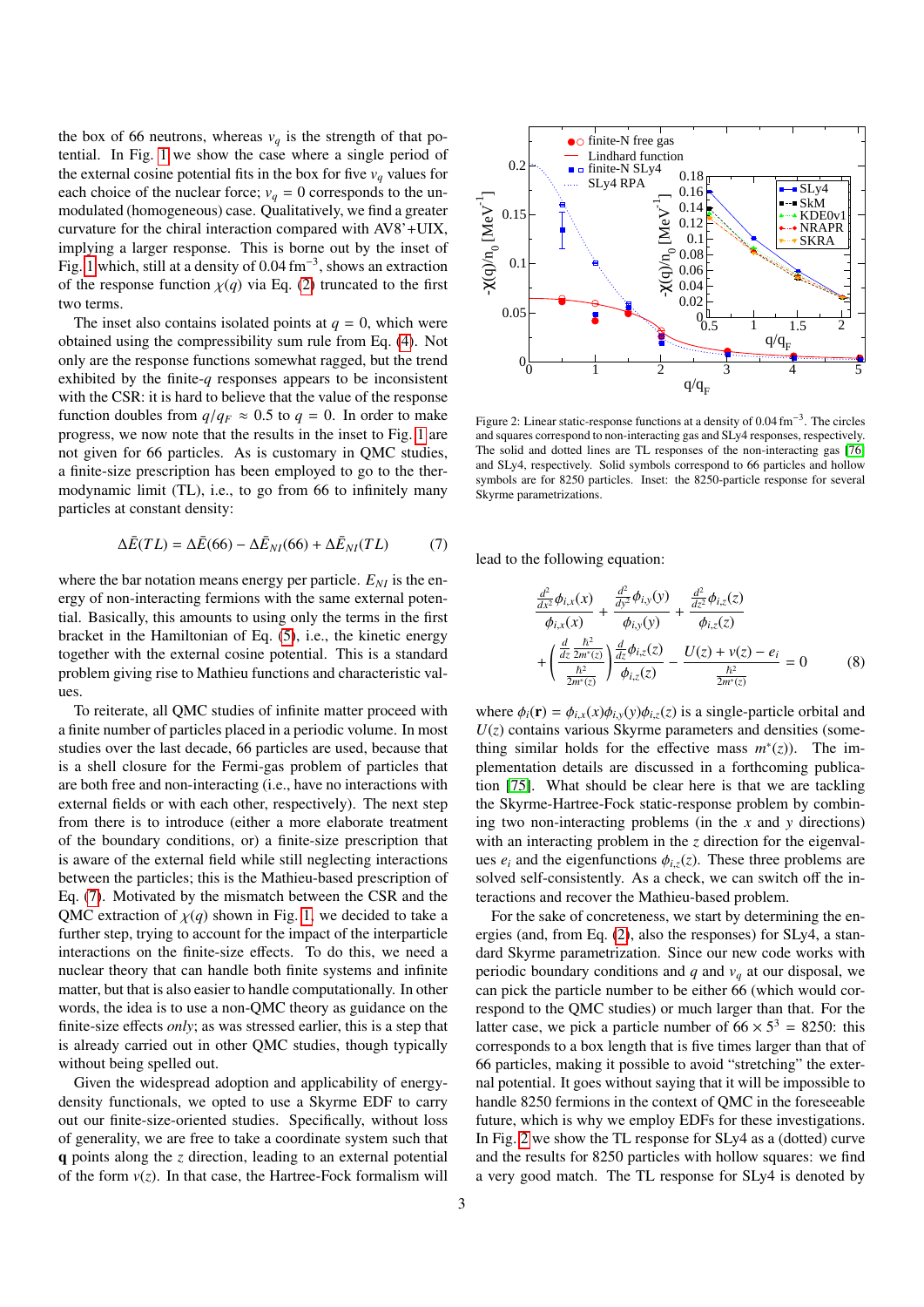RPA, i.e., random-phase approximation (see, e.g., Ref. [\[59\]](#page-5-28)). (We have checked that results with  $66 \times 4^3 = 4224$  particles are essentially identical, except for a very small difference at the first point; thus, the systematic errors in our large-*N* computations are well under control). On the other hand, the response for 66 particles is quite different, exhibiting a major dip at  $q \approx q_F$ ; we would get a third type of behavior if we used another (small) number of particles. We also took the opportunity to turn off the interactions, giving rise to the Mathieu-based problem: there, too, 8250 particles do an excellent job of capturing the TL. Just like in the SLy4 case, for 66 particles we find a dip at  $q \approx q_F$  in comparison to the TL response (known as the Lindhard function [\[76\]](#page-5-44)). Crucially, this dip is much smaller in size than the corresponding SLy4 one. Another difference in SLy4 vs Mathieu behavior has to do with the  $q \approx q_F/2$  point: for this case, the 66-particle answer for the non-interacting gas is right on top of the TL curve, implying no finite-size effects (but things are different for SLy4).

To reiterate, we can carry out SLy4 calculations of the response function for 66 and 8250 particles: the latter choice matches the thermodynamic limit, whereas the difference between the former and the latter will help guide the finite-size extrapolation employed in our QMC studies. In equation form, our finite-size prescription is now:

$$
\Delta \bar{E}(TL) = \Delta \bar{E}(66) - \Delta \bar{E}_{Sk}(66) + \Delta \bar{E}_{Sk}(8250) \tag{9}
$$

instead of Eq. [\(7\)](#page-2-0). Of course, there is nothing special about the specific Skyrme parametrization of SLy4. With a view to making our finite-size prescription as model-independent as possible, we decide to employ several other Skyrme parametrizations, the response of which is shown in the inset to Fig. [2.](#page-2-1) SLy4 and SkM\* are commonly used, while NRAPR, SKRA, and KDE0v1 are among a select few parametrizations that respect a set of constraints given by properties of neutron matter [\[39,](#page-5-8) [77\]](#page-5-46). We capture the variation between the parametrizations by averaging out the  $\Delta \bar{E}_{S_k}(N)$  terms over all of the functionals, determining the error bar by the spread of the five quantities. It's important to note that in Eq. [\(9\)](#page-3-1) we are both subtracting and adding in a Skyrme-based quantity: this prescription addresses only the finite-size effects, i.e., it does *not* bias the response to look like that of our Skyrme functional of choice (or place too much trust on the latter). Thus, while the Mathieu-based finite-size corrections know nothing about the interaction, our average in Eq. [\(9\)](#page-3-1) addresses the effect of the interaction on such corrections.

Armed with our AFDMC machinery and the EDF-based finite-size prescription of Eq. [\(9\)](#page-3-1), we are now ready to turn to our final extractions of the static-response function in neutron matter. We study the four densities 0.04, 0.06, 0.08, and 0.1 fm<sup>-3</sup> (higher densities lie in the neutron-star core); we also<br>work with 1, 2, 3, 4, 6, 8, and 10 periods inside the box vielding work with 1, 2, 3, 4, 6, 8, and 10 periods inside the box yielding seven response points in total (as well as five different strengths of the external potential for each case). The final results are shown in Fig. [3,](#page-3-0) for both  $AV8' + UIX$  and  $N^2LO$  chiral interactions. Overall, we find that the response for the chiral interaction is larger than that for AV8'+UIX. Our final results



<span id="page-3-1"></span><span id="page-3-0"></span>Figure 3: AFDMC responses extrapolated via the EDF-based prescription at several densities for  $AV8' + UIX$  (top) and local  $N<sup>2</sup>LO$  chiral interaction (bottom). The isolated points at  $q = 0$  are CSR results. Inset: modified isovector gradient coefficient for chiral-interaction results.

also include modest error bars (reflecting the QMC shape and the spread among EDF predictions), which *de facto* eliminate the raggedness that was seen in Fig. [1.](#page-1-1) Also, the dip seen in Fig. 1, resulting from the Mathieu-based corrections of Fig. 2, becomes less pronounced when employing the Skyrme-based prescription (again, compare the distance between solid and hollow points in Fig. 2), so that impacts the finite-size corrected QMC results.

Even more importantly, we find that our values (connected by lines to guide the eye) do an excellent job of respecting the compressibility sum rule results, shown as isolated points at  $q = 0$ . (Both here and in the inset to Fig. [1,](#page-1-1) the CSR values are insensitive to the finite-size extrapolation scheme employed.) Crucially, the CSR values were never built-in as input in any form: we simply took our AFDMC energy results, extrapolated them to the thermodynamic limit using original EDF calculations, and the final answers end up agreeing with the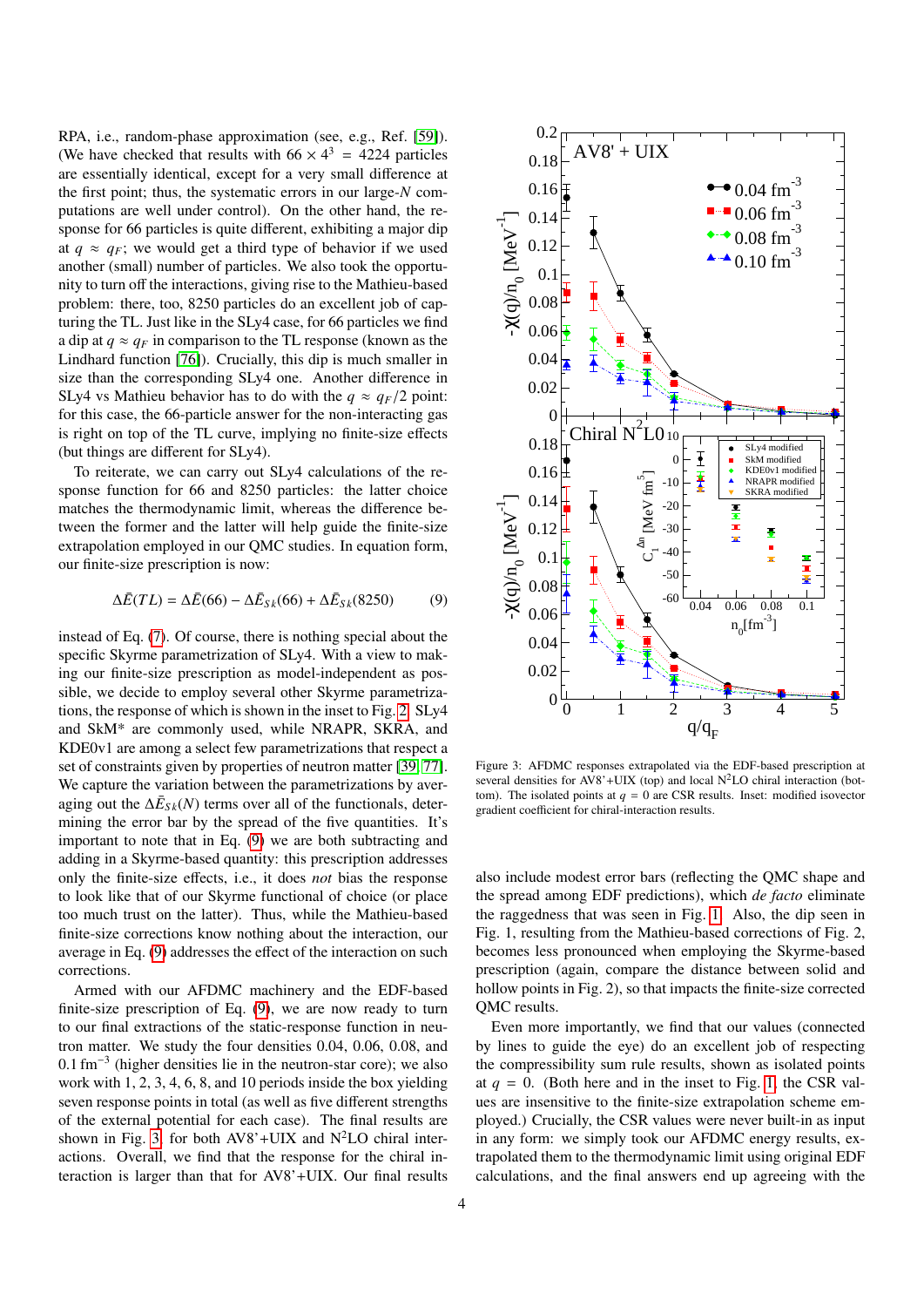compressibility sum rule AFDMC values: this is a non-trivial consistency check. (There appears to be a slight density dependence in how well the CSR is satisfied, but the error bars make it hard to quantify such a claim.)

Returning to the EDF formalism, we note that one way to write down the Skyrme functional is in the isospin representation:

$$
\mathcal{E}_{Sk} = \sum_{T=0,1} \left[ (C_T^{n,a} + C_T^{n,b} n_0^{\sigma}) n_T^2 + C_T^{\Delta n} (\nabla n_T)^2 + C_T^{\tau} n_T \tau_T \right] (10)
$$

where we are only showing the interaction part. For pure neutron systems  $n_0 = n_1 = n$  and, similarly,  $\tau_0 = \tau_1 = \tau$ , where these are the number density and kinetic density expressed in terms of the single-particle orbitals introduced after Eq. (8):

$$
n(\mathbf{r}) = \sum_{i} |\phi_i(\mathbf{r})|^2
$$
  

$$
\tau(\mathbf{r}) = \sum_{i} |\nabla \phi_i(\mathbf{r})|^2
$$
(11)

The standard values for the isovector gradient coefficient are  $C_{1}^{\Delta n} = -15.7, -17.1, -11.4, -16.5,$  and  $-17.1$  MeV fm<sup>5</sup> in<br>SI<sub>M</sub>A SkM<sup>\*</sup> KDE0y1, NRAPR and SKRA respectively. To SLy4, SkM\*, KDE0v1, NRAPR, and SKRA respectively. To produce the inset to Fig. 3, we have adjusted  $C_1^{\Delta n}$  for each functional, leaving all other parameters frozen. In essence, what this is doing is trying to get the EDFs to match the static response of neutron matter given by quantum Monte Carlo. In other words, it is an attempt to get the EDFs to match not the energies given by QMC, but the energy differences between the homogeneous and inhomogeneous cases, as defined in Eq. (2). While these are energetics-focused computations, involving particles in a periodic box, they are consistent with results following from Skyrme-RPA, as seen in Fig. 2. As shown by Eq. (2), any use of QMC results as synthetic data needs to employ energy *differences* since these reflect the *response* properties; recall that the QMC and Skyrme predictions are already different for the homogeneous/bulk energy case, so this fact needs to be taken into account when computing response functions.

Crucially, the results of this plot are the only ones in existence that use chiral EFT interactions as input to an *ab initio* many-nucleon calculation (which then functions as "synthetic data"). The modified gradient coefficient impacts the transition density for a neutron star's core-crust boundary [\[78\]](#page-5-47). Crucially, this plot is showing that the isovector gradient coefficient that results from combining QMC with EDF (keeping the other coefficients frozen, as noted above) is density dependent; this is consistent with what results from the density-matrix expan-sion [\[68,](#page-5-37) [69,](#page-5-38) [79\]](#page-5-48).

In summary, we have studied periodically modulated neutron matter using two many-body approaches. We employed the *ab initio* Auxiliary Field Diffusion Monte Carlo technique to obtain energies for 66 particles, using two families of nuclear interactions. By also introducing a Skyrme energy-densityfunctional-based finite-size extrapolation scheme, we extracted the static-response function for neutron matter at a number of densities. Our final results satisfy the compressibility sum rule, implying consistency between our investigations of inhomogeneous neutron matter and our independently carried out studies

of homogeneous matter. This is a non-trivial accomplishment, since it is much easier to simulate the thermodynamic limit for a homogeneous gas than for a collection of (perhaps isolated) neutron drops. In the future, when other many-body techniques are used to tackle the static-response problem, these results can be used as microscopic benchmarks. Furthermore, since the EDF-based extrapolation scheme proposed and employed here is not QMC-specific, it could also be used to guide investigations that make use of other *ab initio* methods.

This work was supported by the Natural Sciences and Engineering Research Council (NSERC) of Canada, the Canada Foundation for Innovation (CFI), and the Early Researcher Award (ERA) program of the Ontario Ministry of Research, Innovation and Science. Computational resources were provided by SHARCNET and NERSC.

## References

- <span id="page-4-0"></span>[1] S. Gandolfi, A. Gezerlis, J. Carlson, Ann. Rev. Nucl. Part. Sci. 65, 303 (2015).
- <span id="page-4-1"></span>[2] J. M. Lattimer and M. Prakash, Phys. Rep. 621, 127 (2016).
- <span id="page-4-2"></span>[3] B. P. Abbott *et al.* [LIGO Scientific and Virgo Collaborations], Phys. Rev. Lett. 119, 161101 (2017).
- <span id="page-4-3"></span>[4] I. Tews, J. Margueron, and S. Reddy, Phys. Rev. C 98, 045804 (2018).
- <span id="page-4-4"></span>[5] H. Tong, P. W. Zhao, and J. Meng, Phys. Rev. C 101, 035802 (2020).
- <span id="page-4-5"></span>[6] A. Gezerlis and J. Carlson, Phys. Rev. C 77, 032801(R) (2008).
- <span id="page-4-6"></span>[7] A. Boulet and D. Lacroix, Phys. Rev. C 97, 014301 (2018).
- <span id="page-4-7"></span>[8] B. Friedman and V. R. Pandharipande, Nucl. Phys. A361, 502 (1981).
- <span id="page-4-8"></span>[9] A. Akmal, V. R. Pandharipande, and D. G. Ravenhall, Phys. Rev. C 58, 1804 (1998).
- <span id="page-4-9"></span>[10] A. Schwenk and C. J. Pethick, Phys. Rev. Lett. 95, 160401 (2005).
- <span id="page-4-10"></span>[11] E. Epelbaum, H. Krebs, D. Lee, and U. -G. Meißner, Eur. Phys. J. A 40, 199 (2009).
- <span id="page-4-11"></span>[12] N. Kaiser, Eur. Phys. J. A 48, 148 (2012).
- <span id="page-4-12"></span>[13] B. Friman and W. Weise, Phys. Rev. C 100, 065807 (2019).
- <span id="page-4-13"></span>[14] J. Carlson, J. Morales, Jr., V. R. Pandharipande, and D. G. Ravenhall, Phys. Rev. C 68, 025802 (2003).
- <span id="page-4-14"></span>[15] S. Gandolfi, A. Yu. Illarionov, K. E. Schmidt, F. Pederiva, and S. Fantoni, Phys. Rev. C 79, 054005 (2009).
- <span id="page-4-15"></span>[16] A. Gezerlis and J. Carlson, Phys. Rev. C 81, 025803 (2010).
- <span id="page-4-16"></span>[17] S. Gandolfi, J. Carlson, and S. Reddy, Phys. Rev. C 85, 032801(R) (2012).
- <span id="page-4-17"></span>[18] M. Baldo, A. Polls, A. Rios, H.-J. Schulze, and I. Vidaña, Phys. Rev. C 86, 064001 (2012).
- <span id="page-4-18"></span>[19] K. Hebeler and A. Schwenk, Phys. Rev. C 82, 014314 (2010).
- <span id="page-4-19"></span>[20] I. Tews, T. Krüger, K. Hebeler, and A. Schwenk, Phys. Rev. Lett. 110, 032504 (2013).
- <span id="page-4-20"></span>[21] A. Gezerlis, I. Tews, E. Epelbaum, S. Gandolfi, K. Hebeler, A. Nogga, and A. Schwenk, Phys. Rev. Lett. 111, 032501 (2013).
- <span id="page-4-21"></span>[22] L. Coraggio, J. W. Holt, N. Itaco, R. Machleidt, and F. Sammarruca, Phys. Rev. C 87, 014322 (2013).
- <span id="page-4-22"></span>[23] G. Hagen, T. Papenbrock, A. Ekström, K. A. Wendt, G. Baardsen, S. Gandolfi, M. Hjorth-Jensen, and C. J. Horowitz, Phys. Rev. C 89, 014319 (2014).
- <span id="page-4-23"></span>[24] A. Gezerlis, I. Tews, E. Epelbaum, M. Freunek, S. Gandolfi, K. Hebeler, A. Nogga, and A. Schwenk, Phys. Rev. C 90, 054323 (2014).
- <span id="page-4-24"></span>[25] A. Carbone, A. Rios, A. Polls, Phys. Rev. C 90, 054322 (2014).
- <span id="page-4-25"></span>[26] A. Roggero, A. Mukherjee, F. Pederiva, Phys. Rev. Lett. 112, 221103 (2014).
- <span id="page-4-26"></span>[27] G. Wlazłowski, J. W. Holt, S. Moroz, A. Bulgac, and K. J. Roche, Phys. Rev. Lett. 113, 182503 (2014).
- <span id="page-4-27"></span>[28] I. Tews, S. Gandolfi, A. Gezerlis, and A. Schwenk, Phys. Rev. C 93, 024305 (2016).
- <span id="page-4-28"></span>[29] V. Somà, P. Navrátil, F. Raimondi, C. Barbieri, and T. Duguet, Phys. Rev. C 101, 014318 (2020).
- <span id="page-4-29"></span>[30] M. Bender, P.-H. Heenen, and P.-G. Reinhard, Rev. Mod. Phys. 75, 121 (2003).